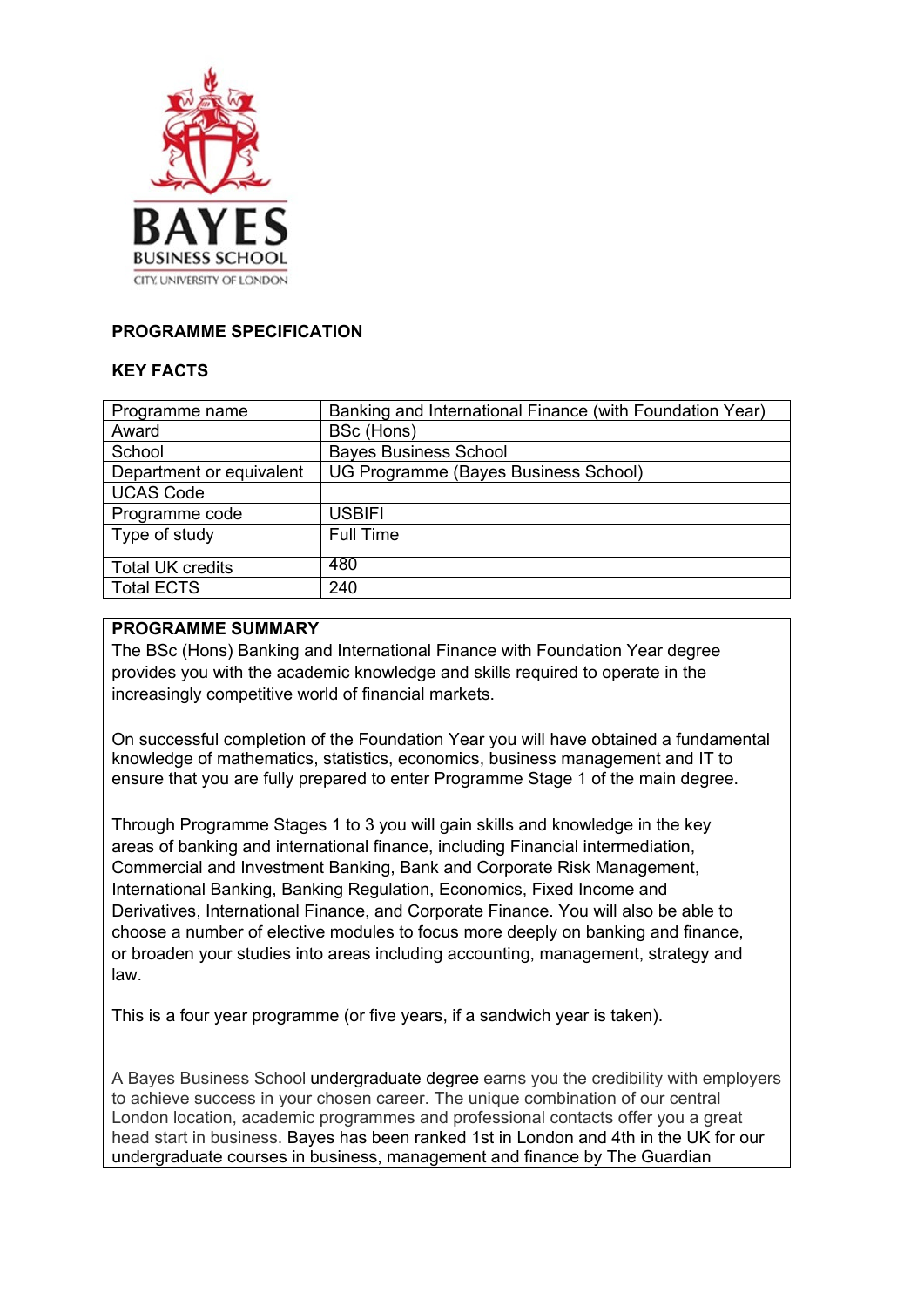### University Guide from 2008 to 2014.

Our undergraduate programmes are constantly evolving to meet the needs of an everchanging business world. They are delivered within the context of a vibrant, diverse and multi-national environment which is part of the City of London. Not only in terms of its location, but also in terms of the role we play as an intellectual hub for the City.

As a university specialising in undergraduate business degrees, many of our academics and lecturers have worked in industry and continue to consult for corporate organisations, so you benefit from their first-hand knowledge and business experience. There is every chance that you will have the opportunity to meet and learn from highlevel practitioners from leading City firms.

In line with City, University of London's Employability Development Plan, you are expected to gain practical experience with an employer as part of your undergraduate degree. You can gain this experience through a placement where you work for a period with an employer or through taking one or more modules which are delivered in conjunction with an employer. You should take this requirement into account in choosing which elective modules to take and whether to include a placement within your studies.

Indicative modules and other ways to provide the practical experience would be

IF3111 Micro-Placement IF3113 Summer Internship IF3112 Integrated Professional Training IF3003 Applied Research Project if carried out in conjunction with an employer Professional Placement Year Sandwich Year Abroad including placement

## The degree aims to:

1. Develop your knowledge and understanding of banking and modern financial theory and the analytical tools that allow you to apply this knowledge;

2. Develop your ability to analyse, interpret, and understand issues related to banking and finance;

3. Develop your ability to make reasoned judgements, frame appropriate questions, and draw independent conclusions;

4. Develop your ability to communicate your knowledge and understanding effectively, form valid arguments, and draw conclusions based on reason and scientific rules;

5. Equip you with the ability to work and think both independently, as well as part of a team, in solving problems faced by the banking and finance community;

6. Develop you into a responsible and socially aware business person or manager;

7. Prepare you to enter postgraduate study in finance or related disciplines

On successful completion of Programme Stage 1 of the Programme you will have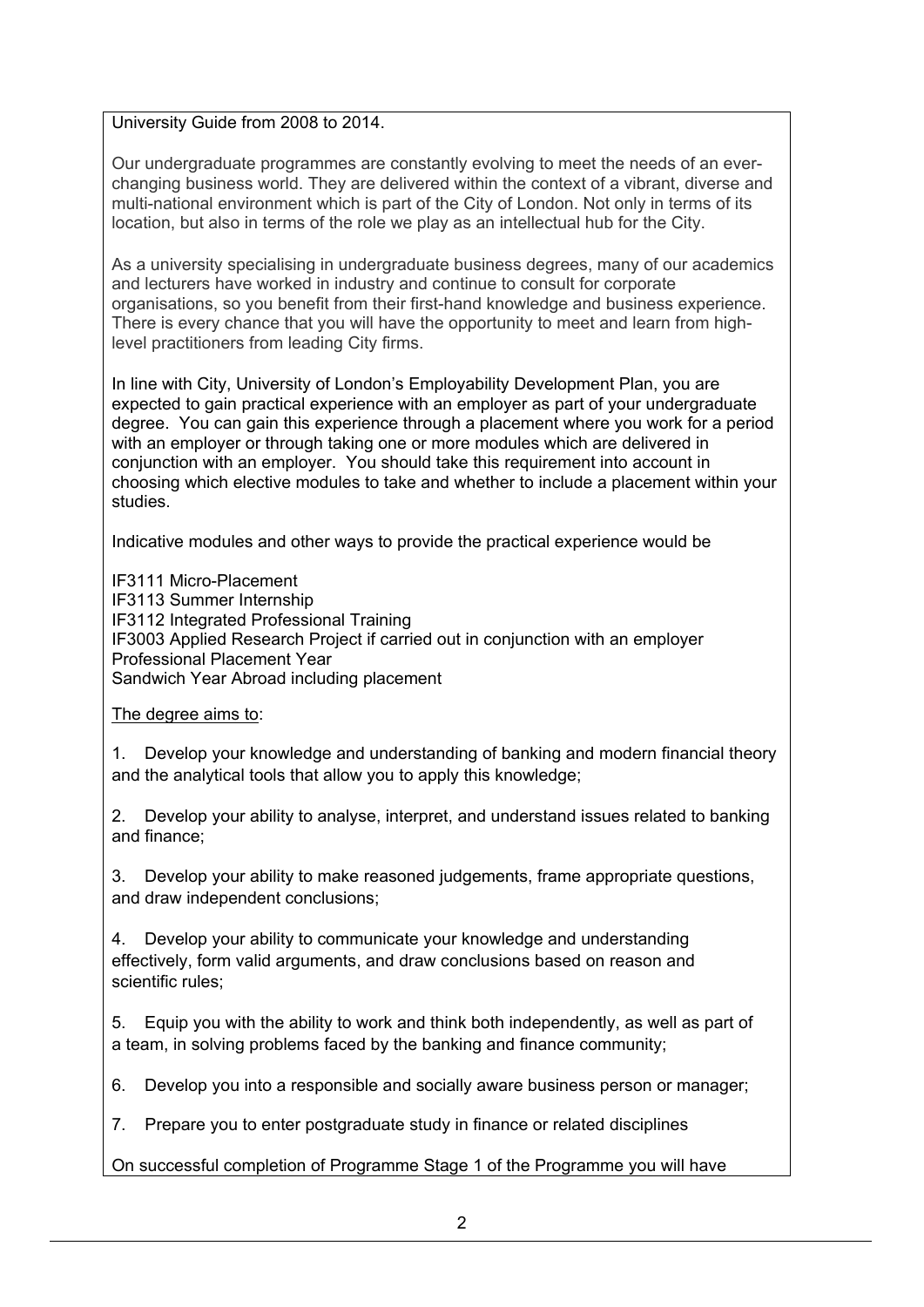acquired an essential knowledge and understanding of the key concepts and principles underlying your area of study, the ability to recognize and explain these, and to identify and apply appropriate solutions when presented with a problem. On successful completion of Programme Stage 1 you will be eligible for the award of Certificate of Higher Education should they choose to leave the Programme.

On successful completion of Programme Stage 2 of the Programme you will have built on the knowledge and understanding gained at Programme Stage 1 and demonstrated an ability to analyse and apply these concepts and principles to complex problems and scenarios. You will have also have broadened your field of study through the completion of elective modules. On successful completion of Programme Stage 2 you will be eligible for the award of Diploma of Higher Education should they choose to leave the Programme.

The first two and half years are taught in conjunction with the other BSc programmes in finance. On successful completion of the first year you can apply to transfer to one of the other programmes, subject to the consent of the Course Directors and spaces being available.

# **WHAT WILL I BE EXPECTED TO ACHIEVE?**

## **On successful completion of this programme, you will be expected to be able to:**

Knowledge and understanding:

- Critically discuss the financial markets and in particular the banking marketplace, its activities, and products.
- Demonstrate through evaluation and analysis knowledge of the major theoretical tools and theories of banking and finance, and their relevance and application to theoretical and practical problems, their assumptions and weaknesses, and ability to propose alternatives.
- Describe and evaluate the relationship between financial theory and empirical testing, and apply this knowledge to the appraisal of the empirical evidence in banking and finance.
- Reflect on and be able to articulate the usefulness of quantitative finance in today's financial markets.

Skills:

- Collect, classify, and manipulate financial and other numerical data, and carry out complex statistical and econometric tests and analysis.
- Locate, extract and analyse data from multiple sources, including the acknowledgement and referencing of sources.
- Develop strong numerical and IT skills, and have a deep knowledge of databases related to banking and finance.
- Record and analyse complex financial and banking information, critically evaluate arguments and evidence using specific banking and finance tools, and draw reasoned conclusions.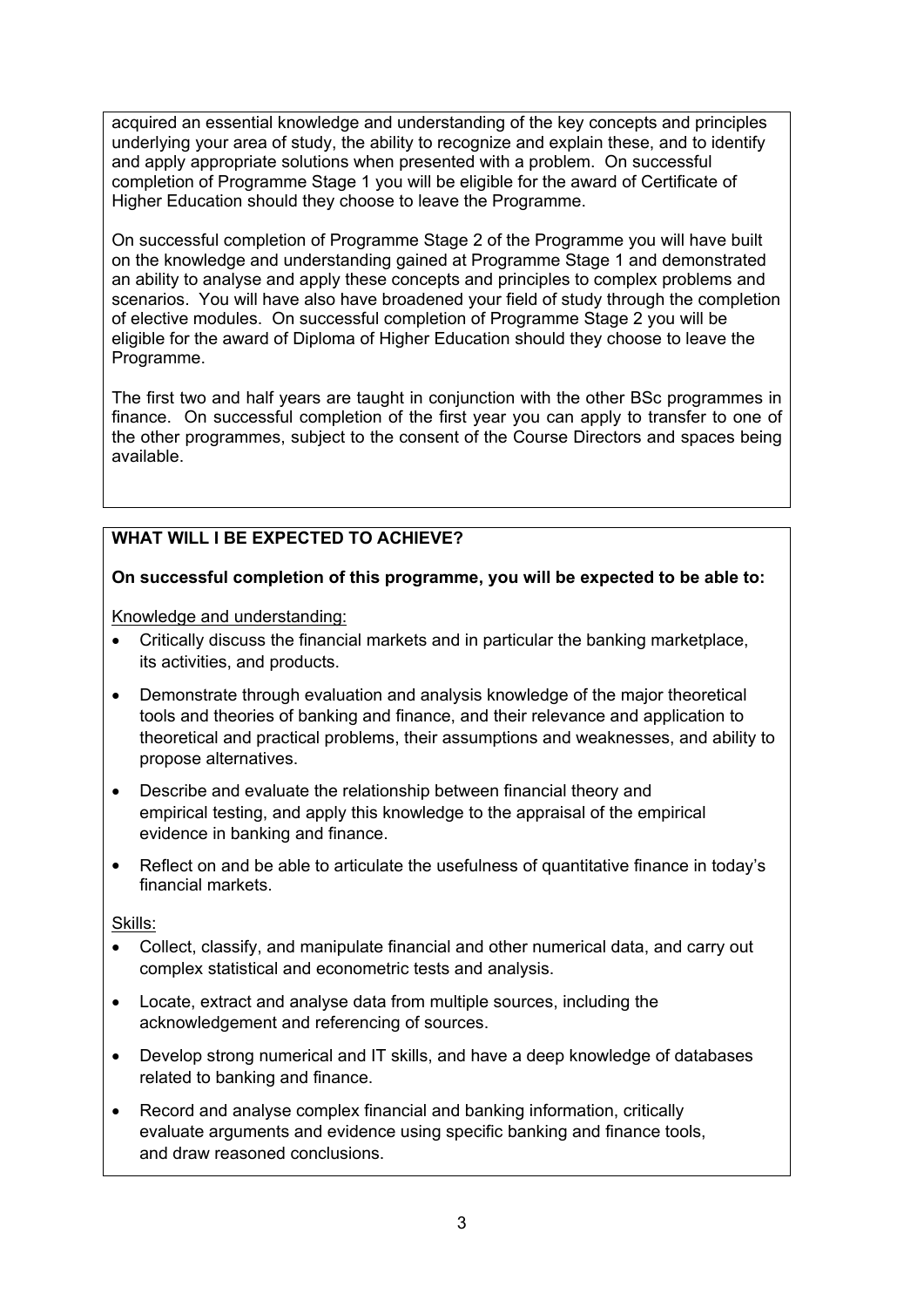- Develop a capacity for independent and self-managed learning, as well as a programme of original research into a banking or finance topic.
- Develop communication skills, including the ability to present quantitative and qualitative information together with analysis, argument, and commentary orally as well as in written form, and in a style appropriate to different intended audiences.
- Develop experience of working effectively and efficiently with a group as a leader or member.

Values and attitudes:

- Demonstrate an ethical approach to work, which resonates to that of a professional manager.
- Be an effective team player who is tolerant of disagreement, open and sensitive to diversity in terms of business, cultures, people, and finance issues.
- Develop assurance, confidence, and self-belief in the ability to apply the skills and knowledge learnt on the degree.

When you undertake a programme of study at Bayes Business School we will expect you not only to learn but also to challenge and look critically at the world in which we live. We will constantly ask you to question the ethical underpinning of the assumptions you have made and the decisions you have reached, and that inquisitive, ethical approach is woven through every element of a Bayes education. In recognition Bayes is one of the few business schools to have been awarded Champion Status by the UN PRME ( Principles of Responsible Management Education) initiative at Davos in 2018.

This programme has been developed in accordance with the QAA Subject Benchmark for Finance.

# **HOW WILL I LEARN?**

The Foundation Year is intended to provide a bridging role between pre-university study and the academic rigour of an undergraduate degree. To this end, in the core modules you will learn the skills of constructing a logical argument, writing and delivering a presentation, carrying out research, whether in a library or using online resources, and using appropriate referencing techniques – these transferable skills are in addition to the academic content that is being delivered.

Most teaching hours during your degree programme take the form of lectures and these may be of varying sizes. Lectures are used to communicate the basic theoretical or technical points relevant to the module.

Tutorials and exercise classes are opportunities for you to apply and develop your knowledge and understanding and to participate in the discussion of the subject area. A number of tutorials and exercise classes are scheduled during the first year, the number decreasing as you progress and you become more able to direct your own learning.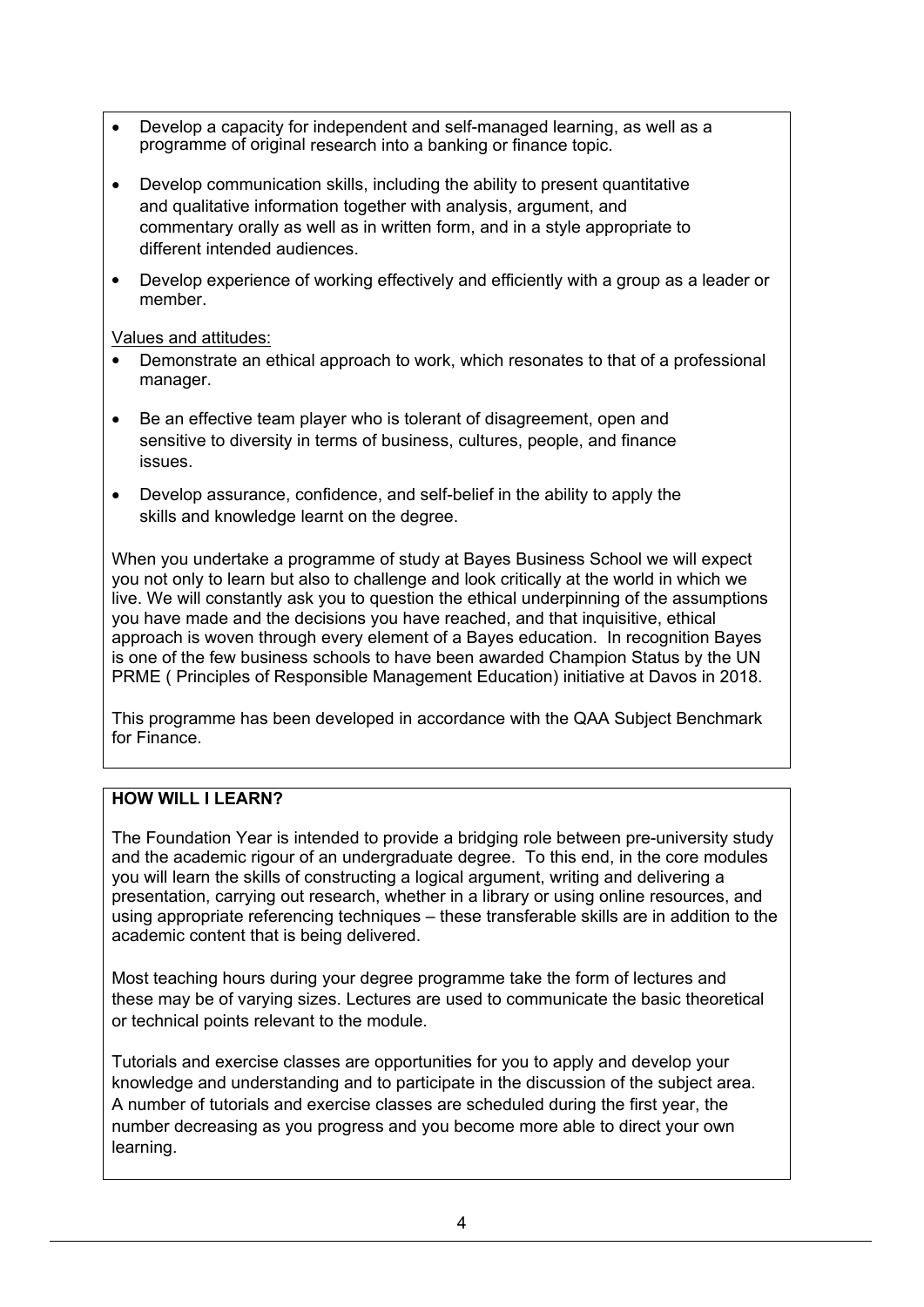Some modules use case studies to bring real-life issues to the classroom and, as such, foster a practice-oriented approach. In other modules, computer simulations may be required to assist in the identification and likely impact of key decision variables. The final year project and some more quantitative modules require extensive use of our databases and statistical packages.

In all modules, the face-to-face teaching is complemented by the use of the Virtual Learning Environment and the student directed hours which should be used to engage in online learning, reading for the programme and developing your assessments.

## **WHAT TYPES OF ASSESSMENT AND FEEDBACK CAN I EXPECT?**

Assessment and Assessment Criteria

Assessment is carried out according to context and purpose and recognises that you may exhibit different aptitudes in different forms of assessment.

Through the Foundation Year you will be continually assessed through class exercises, in class or on line quizzes and tests, participation and group work as well as individual assignments. These will prepare you for the assessments you will undertake on progressing to the degree programme.

At Stages 1 to 3 most modules are assessed by both coursework and an exam. Coursework can include:

- Essays or reports which you can take home and complete with the aid of your notes.

- Class tests.
- Online quizzes and tests using the Virtual Learning Environment.
- Individual and group presentations.
- Group projects, sometimes based on case studies.
- An individual project, which is a substantial piece of work where research skills are developed.

Formal unseen written exams take place at the end of each term (or at the end of the year, if a module is taught over both terms).

The specific rules for passing each Stage of the Programme including the Foundation Year are set out below in the Assessment Regulations.

Assessment Criteria are descriptions, based on the intended learning outcomes, of the skills, knowledge or attitudes that you need to demonstrate in order to complete an assessment successfully, providing a mechanism by which the quality of an assessment can be measured. Grade- Related Criteria are descriptions of the level of skills, knowledge or attributes that you need to demonstrate in order achieve a certain grade or mark in an assessment, providing a mechanism by which the quality of an assessment can be measured and placed within the overall set of marks. Assessment Criteria and Grade-Related Criteria will be made available to you to support you in completing assessments. These may be provided in programme handbooks, module specifications, on the virtual learning environment or attached to a specific assessment task*.*

### Feedback on assessment

Feedback will be provided on all assessed work (either formative or summative) and on other relevant aspects of your performance and progress in a module. You will normally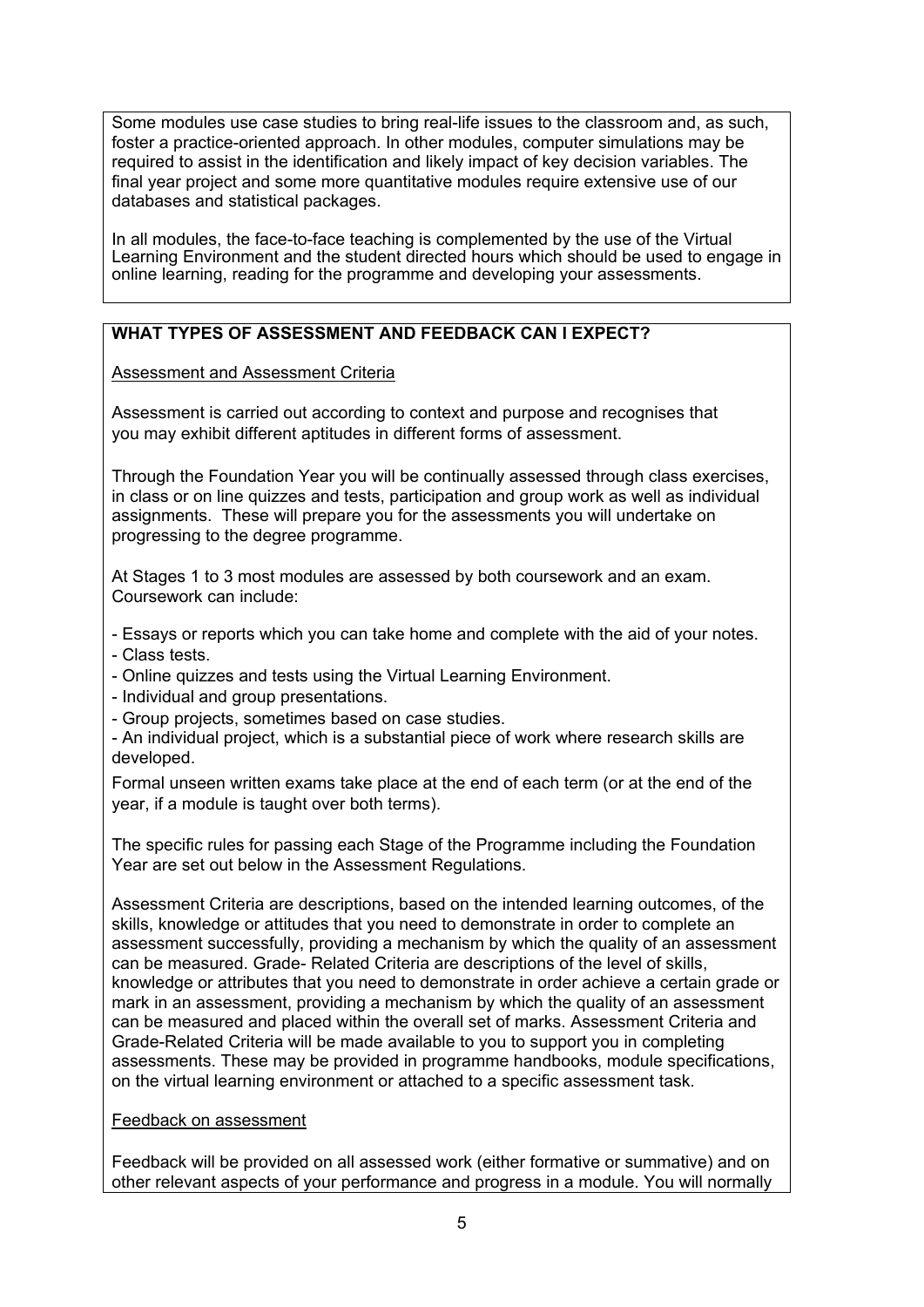be provided with feedback within three weeks of the submission deadline or assessment date. This would normally include a provisional grade or mark. For end of module examinations, or an equivalent significant task (e.g. an end of module project), feedback will normally be provided when results are released following the Assessment Board.

### Assessment Regulations

In order to pass your Programme, you should complete successfully or be exempted from the relevant modules and assessments and will therefore acquire the required number of credits. You also need to pass each Programme Stage of your Programme in order to progress to the following Programme Stage.

To qualify for the Honours Degree, you must acquire the total credits indicated in the Student Handbook. Calculation of results and classification of the final award is based on a weighted average of module marks. The contribution of each module is proportional to its credit value.

BSc degrees are awarded with First Class Honours, Second Class Honours (Upper and Lower) or Third Class Honours.

The overall class of honours awarded is based on the overall weighted average mark achieved throughout the three Programme Stages of your degree. The weights given to each Programme Stage are shown below:

| <b>Programme Stage</b> | Weight |
|------------------------|--------|
| <b>Foundation Year</b> | 0%     |
| One                    | 10%    |
| Two                    | 30%    |
| Three                  | 60%    |

### **Progression from Foundation Year to Programme Stage 1**

The Foundation Year is made up of a number of different modules that each have their own pass mark. To be admitted to Programme Stage 1 it is necessary to achieve:

- The required pass mark of each module, and
- 120 credits at Foundation year

### **Progression from Programme Stage 1 to Programme Stage 2**

To be admitted to Programme Stage 2 it is necessary to achieve:

- A module mark of at least 40% in each module, and
- **120 credits at Programme Stage 1.**

### **Progression from Programme Stage 2 to Programme Stage 3**

To be admitted to Programme Stage 3 it is necessary to achieve:

- A module mark of at least 40% in each module, and
- **120 credits at Programme Stage 2.**

**Progression from Programme Stage 2 to Programme Stage 3 – term abroad** To be admitted to Programme Stage 3 it is necessary to achieve:

- A pass in each module studied at the partner institution, and
- A module mark of at least 40% in each Bayes module, and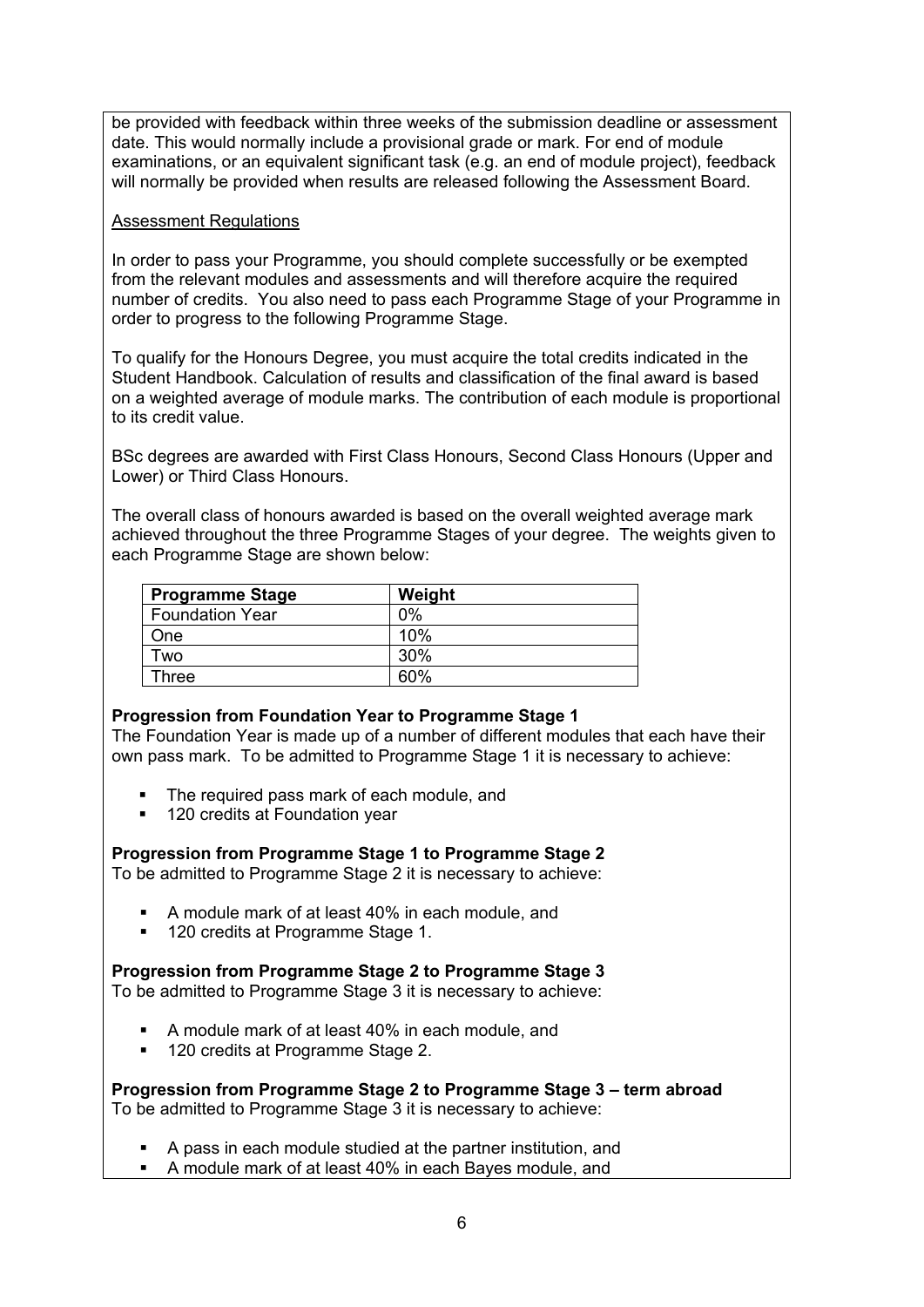## **120 credits at Programme Stage 2.**

If you fail an assessment component or a module, the following will apply:

## **1. Compensation**

## **Compensation for Foundation Year**

Where you fail up to a total of one sixth of the total credits of the Foundation Year, you may be allowed compensation if:

- Compensation is permitted for the module involved (see the What will I Study section of the programme specification), and
- It can be demonstrated that you have satisfied all the Learning Outcomes of the modules in the Programme Stage, and
- A minimum overall mark of no more than 10% less than the pass mark has been achieved in the module to be compensated.

## **Compensation at Programme Stages 1 & 2**

Where you fail up to a total of one sixth of the total credits of Programme Stages 1 or 2 at first or resit attempt, you may be allowed compensation if:

- Compensation is permitted for the module involved (see the What will I Study section of the programme specification), and
- It can be demonstrated that you have satisfied all the Learning Outcomes of the modules in the Programme Stage, and
- A minimum overall mark of 30% has been achieved in the module to be compensated, including a minimum of 30% in the exam and 30% in the coursework, and
- An aggregate mark of 40% has been achieved for the Programme Stage.

## **Compensation at Programme Stage 3**

Once 90 credits have been earned, the remaining credits for Programme Stage 3 can be earned either by passing modules or through compensation provided that:

- Compensation is permitted for the module involved (see the What will I Study section of the programme specification), and
- It can be demonstrated that you have satisfied all the Learning Outcomes of the modules in the Programme Stage, and
- A minimum overall mark of 30% has been achieved in each module to be compensated, and
- An aggregate mark of 40% has been achieved for Programme Stage 3.

Where you are eligible for compensation at the first attempt, this will be applied in the first instance rather than offering a resit opportunity.

If you receive a compensated pass in a module you will be awarded the credit for that module. The original component marks will be retained in the record of marks and your original module mark will be used for the purpose of your Award calculation.

## **2. Resit**

Where you are not eligible for compensation at the first attempt, you will be offered one resit attempt.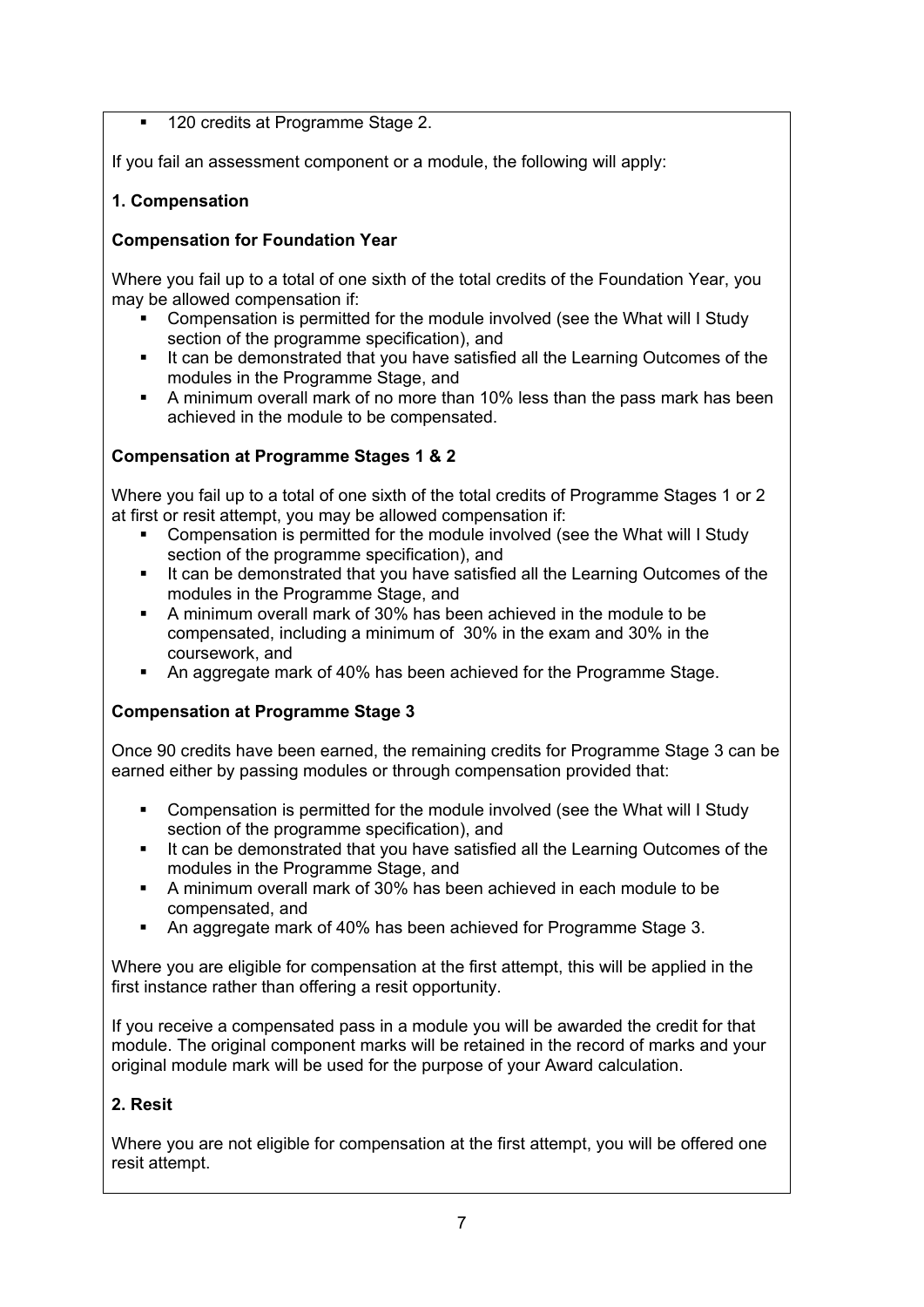If you are successful in the resit, you will be awarded the credit for that module. The mark for each assessment component that is subject to a resit will be capped at the pass mark for the module. This capped mark will be used in the calculation of the final module mark together with the original marks for the components that you passed at first attempt.

If you do not meet the pass requirements for a module and do not complete your resit by the date specified you will not progress to the next Programme Stage and the Assessment Board will require you to be withdrawn from the Programme.

If you fail to meet the requirements for a particular Programme Stage or the Programme, the Assessment Board will consider whether you are eligible for an Exit Award as per the table below.

If you would like to know more about the way in which assessment works at City, please see the full version of the Assessment Regulations at: [http://www.city.ac.uk/\\_\\_data/assets/word\\_doc/0003/69249/s19.doc](http://www.city.ac.uk/__data/assets/word_doc/0003/69249/s19.doc)

## **WHAT AWARD CAN I GET?**

Bachelor's Degree with Honours:

| Programme<br><b>Stage</b> | <b>HE</b><br>Level | <b>Credits</b> | Weighting<br>(%) | <b>Class</b>      | % required |
|---------------------------|--------------------|----------------|------------------|-------------------|------------|
| Foundation                | 3                  | 120            | 0%               |                   |            |
| Year                      |                    |                |                  |                   |            |
|                           |                    | 120            | 10               |                   | 70         |
|                           | 5                  | 120            | 30               | II upper division | 60         |
| 3                         | 6                  | 120            | 60               | II lower division | 50         |
|                           |                    |                |                  | Ш                 | 40         |

### **Ordinary Degree:**

| Programme    | <b>HE</b> | <b>Credits</b> | Weighting | <b>Class</b>            | $\%$ |
|--------------|-----------|----------------|-----------|-------------------------|------|
| <b>Stage</b> | Level     |                | (%)       |                         |      |
| Foundation   | 3         | 120            | $0\%$     |                         |      |
| Year         |           |                |           |                         |      |
|              |           | 120            | 10        | <b>With Distinction</b> | 70   |
|              | 5         | 120            | 30        | <b>With Merit</b>       | 60   |
| 3            | 6         | 60             | 60        | Without                 | 40   |
|              |           |                |           | classification          |      |

| <b>With Distinction</b> | 70 |  |
|-------------------------|----|--|
| <b>With Merit</b>       | 60 |  |
| Without                 | 40 |  |
| classification          |    |  |

**Class % required**

Diploma of Higher Education:

| <b>Programme</b><br><b>Stage</b> | I HE<br>Level | <b>Credits</b> | Weighting<br>$\frac{10}{6}$ | <b>Class</b>            | $\%$ |
|----------------------------------|---------------|----------------|-----------------------------|-------------------------|------|
| Foundation                       | 3             | 120            | 0%                          |                         |      |
| Year                             |               |                |                             |                         |      |
|                                  | 4             | 120            | 35                          | <b>With Distinction</b> | 70   |
| റ                                | 5             | 120            | 65                          | <b>With Merit</b>       | 60   |
|                                  |               |                |                             | tı ındtin               | ⊿∩   |

|  | Certificate of Higher Education: |
|--|----------------------------------|
|  |                                  |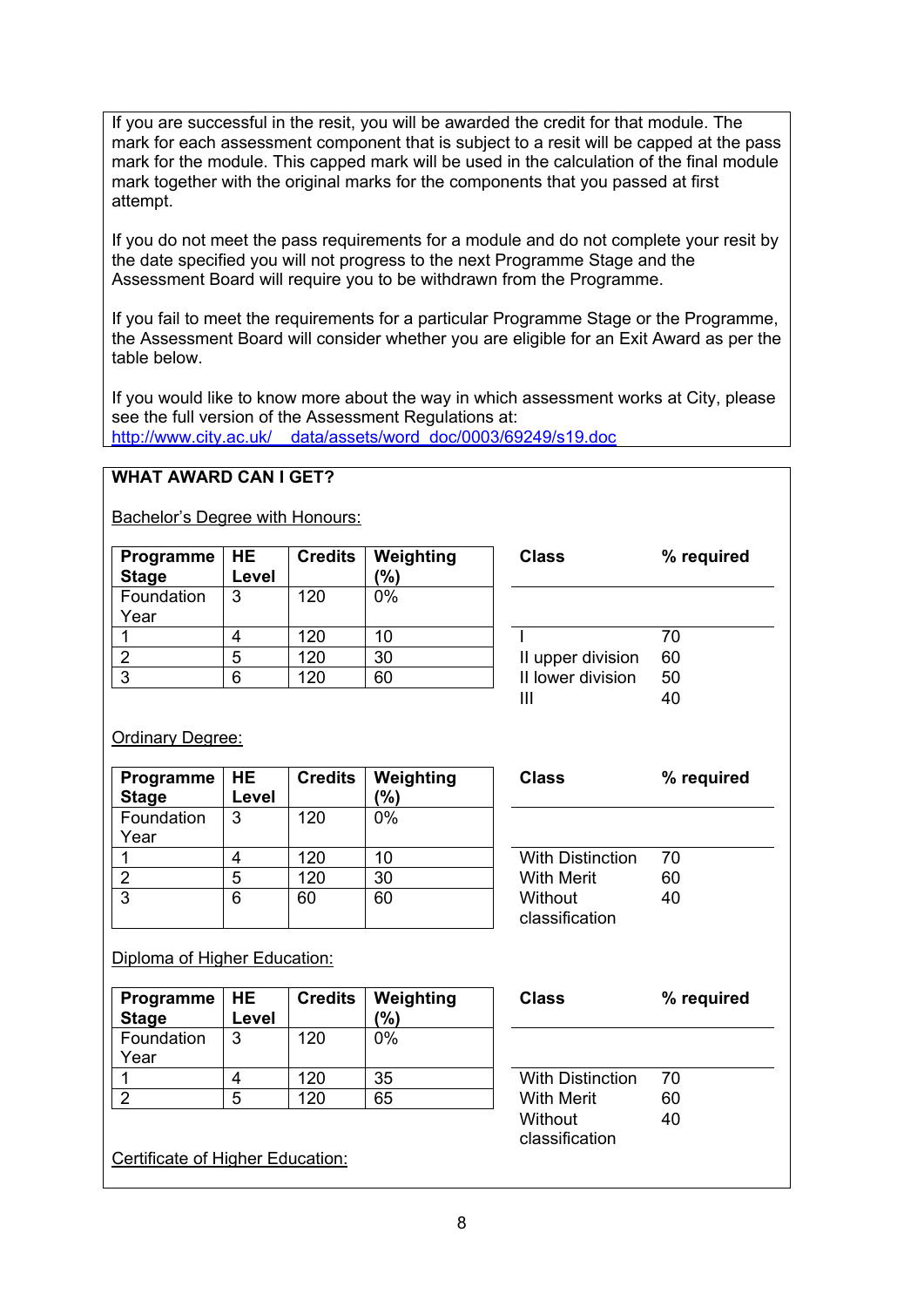| Programme<br><b>Stage</b> | HE<br>Level | <b>Credits</b> | Weighting<br>(%) | <b>Class</b>              | % required |
|---------------------------|-------------|----------------|------------------|---------------------------|------------|
| Foundation<br>Year        | 3           | 120            | $0\%$            |                           |            |
|                           | 4           | 120            | 100              | <b>With Distinction</b>   | 70         |
|                           |             |                |                  | <b>With Merit</b>         | 60         |
|                           |             |                |                  | Without<br>classification | 40         |

# **WHAT WILL I STUDY?**

At least 30 credits attained in programme stages 2 and 3 together must come from electives that are specifically relevant to the BSc in Banking and International Finance. These modules are marked with an asterisk.

#### Programme Stage 0

Total Programme Stage 0 credit value = 120 credits You take 7 core modules = 120 credits

| <b>Module Title</b>                             | <b>SITS</b><br>Code | <b>Module</b><br><b>Credits</b> | Core/<br><b>Elective</b> | Can be<br>compen<br>sated? | Level |
|-------------------------------------------------|---------------------|---------------------------------|--------------------------|----------------------------|-------|
| Introduction to Economics                       | AS0003              | 20                              | С                        | N                          | 3     |
| Introduction to Finance and<br>Accounting       | AS0004              | 20                              | С                        | N                          | 3     |
| Introduction to MS Office Suite                 | AS0005              | 20                              | С                        | Y                          | 3     |
| Introduction to Business and<br>Management      | <b>BM0001</b>       | 20                              | C                        | N                          | 3     |
| Foundation Mathematics and<br><b>Statistics</b> | <b>BM0002</b>       | 20                              | С                        | N                          | 3     |
| <b>Individual Project</b>                       | <b>BM0003</b>       | 10                              | C                        | Y                          | 3     |
| <b>Business London</b>                          | <b>BM0004</b>       | 10                              | C                        | $\checkmark$               | 3     |

Programme Stage 1

Total Programme Stage I credit value = 120 credits. You take 8 core modules = 120 credits.

| <b>Module Title</b>                                    | <b>SITS</b><br>Code | <b>Module</b><br><b>Credits</b> | Core/<br><b>Elective</b> | Can be<br>compen<br>sated? | Level |
|--------------------------------------------------------|---------------------|---------------------------------|--------------------------|----------------------------|-------|
| Banking and Financial<br><b>Institutions</b>           | <b>IF1204</b>       | 15                              | $\mathsf{C}$             | ∨                          | 4     |
| <b>Critical Thinking and Business</b><br><b>Skills</b> | IF1205              | 15                              | C                        | $\checkmark$               | 4     |
| Finance and Investment                                 | FR1101              | 15                              | C                        | ٧                          | 4     |
| <b>Introductory Financial</b><br>Accounting            | AF1101              | 15                              | $\mathsf{C}$             | $\checkmark$               | 4     |
| Macroeconomics                                         | IF1203              | 15                              | C                        | Υ                          | 4     |
| <b>Mathematics for Finance</b>                         | FR1202              | 15                              | C                        | $\checkmark$               | 4     |
| <b>Microeconomics</b>                                  | IF1105              | 15                              | $\mathsf{C}$             | Υ                          | 4     |
| <b>Statistics for Finance</b>                          | FR1203              | 15                              |                          | $\checkmark$               | 4     |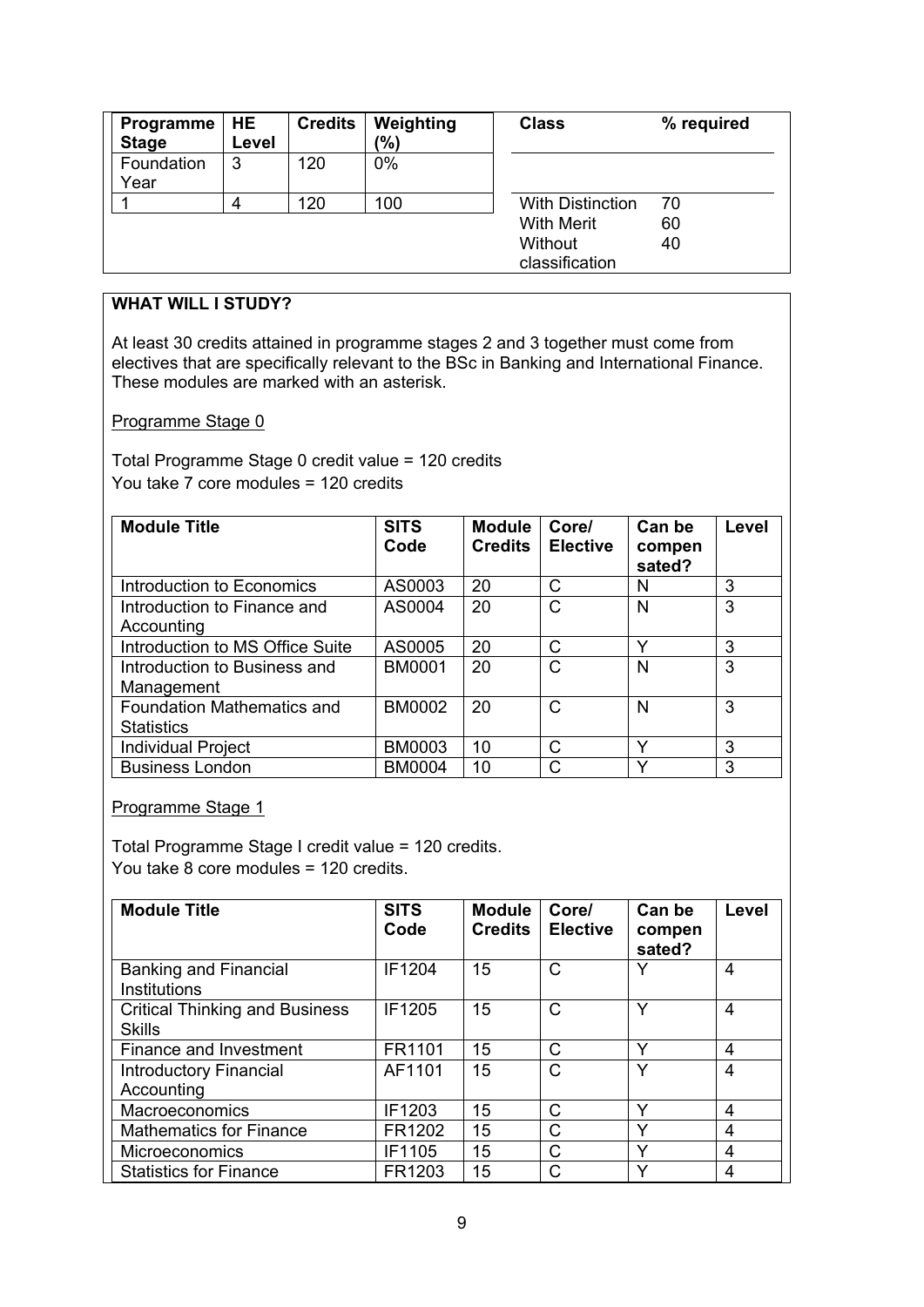### Programme Stage 2

Total Programme Stage 2 credit value = 120 credits. You take 6 core modules = 90 credits. You choose 2 elective modules = 30 credits.

| <b>Module Title</b>                              | <b>SITS</b><br>Code | <b>Module</b><br><b>Credits</b> | Core/<br><b>Elective</b>  | Can be<br>compen-<br>sated? | <b>Level</b> |
|--------------------------------------------------|---------------------|---------------------------------|---------------------------|-----------------------------|--------------|
| Intermediate Financial<br>Accounting 1           | AF2101              | 15                              | $\overline{C}$            | Y                           | 5            |
| <b>Financial Econometrics</b>                    | FR2107              | 15                              | $\mathsf{C}$              | Y                           | 5            |
| <b>Derivatives</b>                               | IF2209              | 15                              | $\mathsf{C}$              | Y                           | 5            |
| Corporate Finance and<br>Valuation               | IF2105              | 15                              | $\mathsf{C}$              | Y                           | 5            |
| Portfolio Theory & Investment<br>Valuation       | FR2209              | 15                              | $F^*$                     | Y                           | 5            |
| Asset Management                                 | IF2210              | 15                              | Ē                         | Y                           | 5            |
| <b>International Banking</b>                     | IF2103              | 15                              | $\overline{\text{C}}$     | $\overline{\mathsf{Y}}$     | 5            |
| <b>Bank Risk Management</b>                      | IF2208              | 15                              | $\overline{C}$            | Y                           | 5            |
| <b>Company Valuation</b>                         | FR2203              | 15                              | E                         | Y                           | 5            |
| Corporate Risk Management                        | FR2105              | 15                              | $\overline{\mathsf{E}^*}$ | Y                           | 5            |
| Intermediate Financial<br>Accounting 2           | AF2203              | 15                              | $E^*$                     | Y                           | 5            |
| <b>Introduction to Real Estate</b><br>Investment | FR2106              | 15                              | E                         | Y                           | 5            |
| <b>Risk Analysis and Modelling</b>               | FR2208              | 15                              | E                         | Y                           | 5            |
| <b>Fundamentals of Management</b><br>Accounting  | FR2213              | 15                              | E                         | Y                           | 5            |
| Introduction to Business Law                     | BM2210              | 15                              | E                         | Y                           | 5            |
| <b>Economics for Business 2</b>                  | <b>BM2208</b>       | 15                              | E                         | Y                           | 5            |
| Machine Learning for Finance                     | IF2211              | 15                              | E                         | Y                           | 5            |

## Programme Stage 3

Total Programme Stage 3 credit value = 120 credits.

Students take 3 core modules = 45 credits, and

5 elective modules = 75 credits.

Students with an average grade of 65 and above at programme stage 2 may choose to do IF3000 Final Year Project (30 credits) in place of IF3003 Final Year Applied Research Project (15 credits) and one elective (15 credits).

| <b>Module Title</b>                    | <b>SITS</b><br>Code | Module<br><b>Credits</b> | Core/<br><b>Elective</b> | Can be<br>compen-<br>sated? | Level |
|----------------------------------------|---------------------|--------------------------|--------------------------|-----------------------------|-------|
| Final Year Applied Research<br>Project | <b>IF3003</b>       | 15                       |                          |                             | 6     |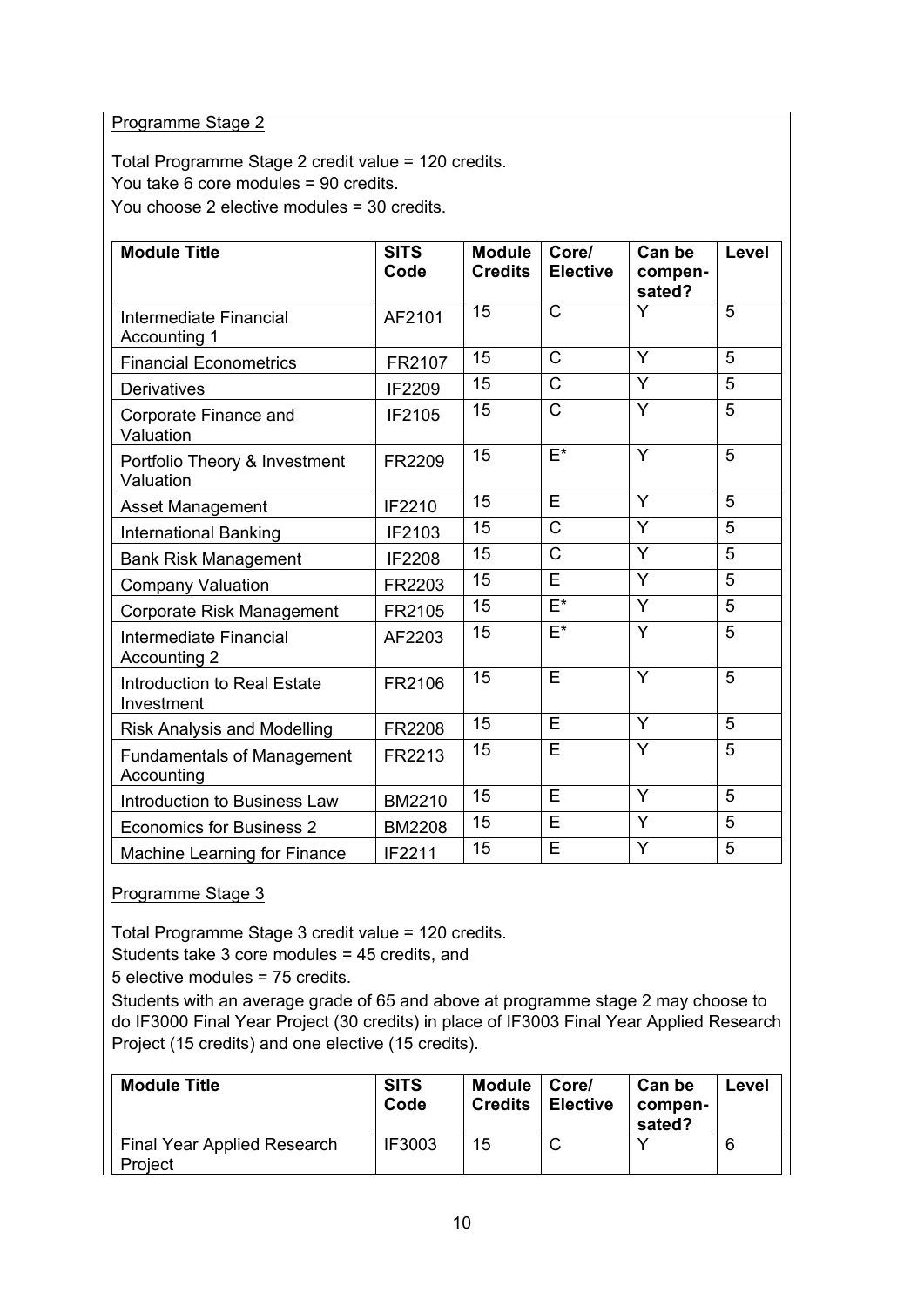| <b>OR</b>                               |               |    |                           |                         |                 |
|-----------------------------------------|---------------|----|---------------------------|-------------------------|-----------------|
| <b>Final Year Project</b>               | IF3000        | 30 | E                         | N                       |                 |
| <b>Banking Regulation</b>               | IF3102        | 15 | $\overline{\mathsf{E}^*}$ | $\overline{\mathsf{Y}}$ | 6               |
| <b>Financial Services Regulation</b>    | FR3207        | 15 | $E^*$                     | Y                       | $6\phantom{1}$  |
| <b>Monetary Economics</b>               | IF3109        | 15 | $\overline{\text{C}}$     | $\overline{\mathsf{Y}}$ | 6               |
|                                         |               |    |                           |                         |                 |
| <b>Fixed Income Portfolio</b>           | FR3100        | 15 | $E^*$                     | Y                       | $6\phantom{1}6$ |
| Management                              |               |    |                           |                         |                 |
| <b>International Finance</b>            | <b>IF3101</b> | 15 | $\overline{\text{C}}$     | Y                       | $6\phantom{1}6$ |
| <b>Advanced Financial Accounting:</b>   | AF3203        | 15 | Ē                         | $\overline{Y}$          | $6\phantom{1}6$ |
| <b>Theory and Practice</b>              |               |    |                           |                         |                 |
| <b>Asset Liability Management</b>       | FR3102        | 15 | E                         | Y                       | 6               |
| <b>Mergers and Acquisitions</b>         | <b>BS3218</b> | 15 | E                         | Y                       | 6               |
| <b>Bank Strategy and Management</b>     | IF3104        | 15 | $F^*$                     | Y                       | 6               |
| <b>Corporate Restructuring</b>          | IF3207        | 15 | $\overline{\mathsf{E}}$   | $\overline{Y}$          | $6\phantom{1}6$ |
| <b>Corporate Social Responsibility</b>  | <b>BS3214</b> | 15 | $\overline{\mathsf{E}}$   | $\overline{Y}$          | $6\phantom{1}6$ |
| <b>Emerging Markets</b>                 | IF3206        | 15 | E                         | Y                       | $6\phantom{1}6$ |
| <b>Financial Engineering</b>            | FR3200        | 15 | E                         | Y                       | 6               |
| <b>Real Estate Finance and</b>          | FR3202        | 15 | E                         | Y                       | $6\phantom{1}$  |
| Funding                                 |               |    |                           |                         |                 |
| <b>Business Forecasting</b>             | IF3103        | 15 | $\overline{\mathsf{E}}$   | Y                       | $6\phantom{1}6$ |
| <b>General Insurance</b>                | AS3303        | 15 | E                         | Y                       | 6               |
| <b>Strategy for Business</b>            | <b>BS3100</b> | 15 | E                         | Y                       | 6               |
| Micro-Placements                        | IF3111        | 15 | E                         | Y                       | 6               |
| Shipping Economics and                  | FR3111        | 15 | E                         | Y                       | 6               |
| Finance                                 |               |    |                           |                         |                 |
| <b>Integrated Professional Training</b> | IF3112        | 15 | E                         | Y                       | 6               |
| Summer Internship                       | IF3113        | 15 | E                         | Y                       | 6               |

This list of electives is an indication of the range of modules that can be on offer and is subject to change due to circumstances such as: enhancing or updating the quality and content of educational provision; responding to student feedback; academic staffing changes; the number of students in each programme; a lack of student demand for certain modules; or factors beyond the institution's reasonable control, such as meeting the latest requirements of a commissioning or accrediting body. For these reasons, not all the electives listed will be offered every year. New (additional or replacement) modules may also be added for these reasons.

The list of electives offered in a given year will be confirmed by 1<sup>st</sup> September.

Certain electives may be pre-requisites for other electives you may wish to take later in the programme. Full details can be found in the individual Module Specifications and will be updated annually in your Course Handbook.

In view of the importance of foreign language skills and employability, you also have the opportunity to study extra-curricular (non-credit bearing) language courses in Arabic, French, German, Mandarin, Russian and Spanish.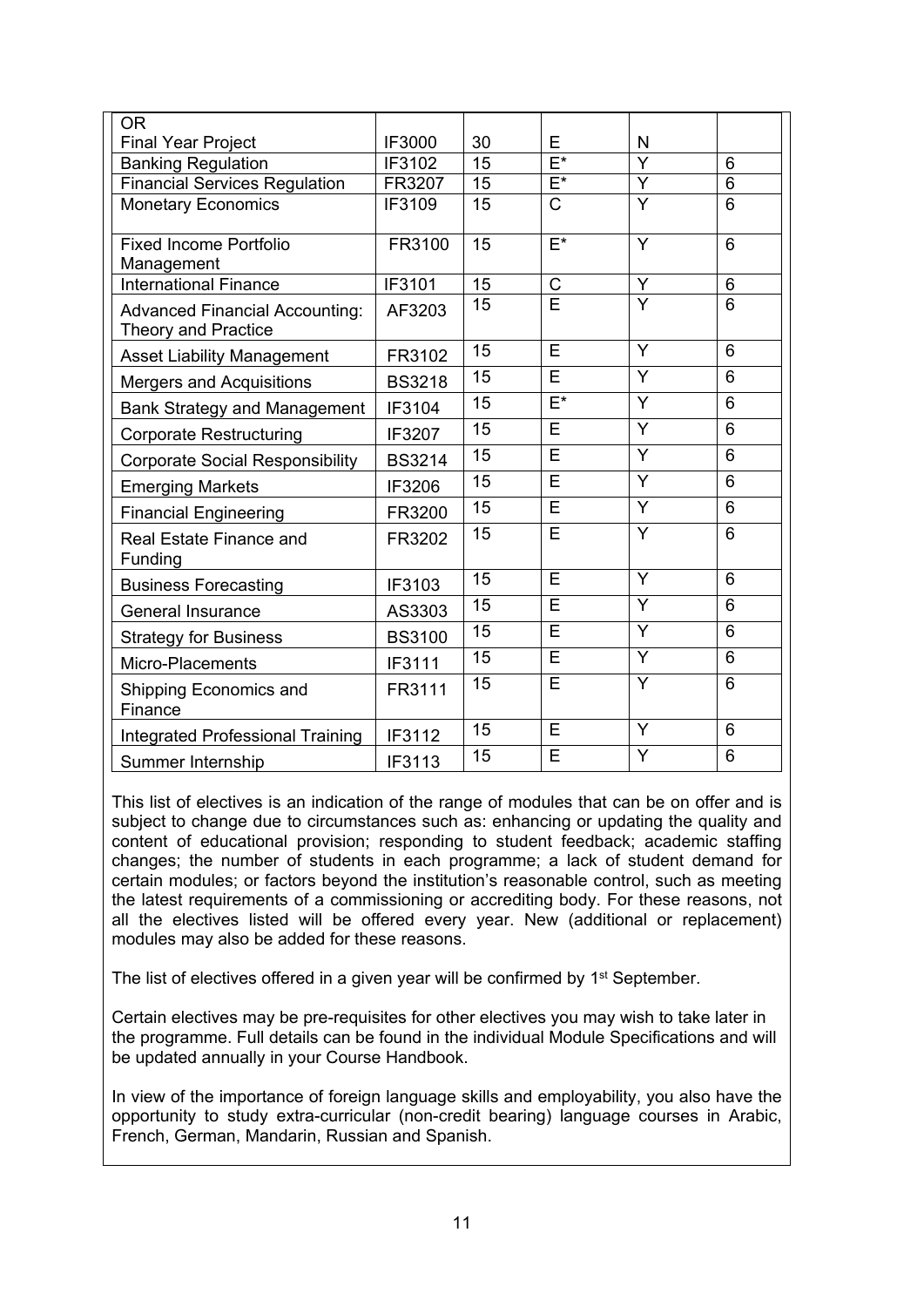## **TO WHAT KIND OF CAREER MIGHT I GO ON?**

Many graduates of this degree go directly into banking, finance or accountancy positions, or to careers in government or commerce.

If you would like more information on the Careers support available at City, please go to: [http://www.city.ac.uk/careers/for-students-and-recent-graduates.](http://www.city.ac.uk/careers/for-students-and-recent-graduates)

# **WHAT STUDY ABROAD OPTIONS ARE AVAILABLE?**

You can choose to study abroad for a full year or for one term. You can also choose to combine studying abroad with a period of work experience.

Your Study Abroad options are:

#### **1. Term Abroad:**

Programme Details: If you are accepted on this programme you will spend the 1<sup>st</sup> term of your 2<sup>nd</sup> year of study at one of our partner universities abroad. You will take equivalent 2<sup>nd</sup> year modules in English at the overseas institution. You will then return to Bayes to complete the  $2<sup>nd</sup>$  term of your  $2<sup>nd</sup>$  year. Your term abroad will count for 60 credits towards your degree but not to your final award mark. If you take part in this programme you **are** permitted to also undertake a Placement Sandwich Year.

Eligibility criteria: You will be required to pass all year 1 assessments at first attempt and to achieve a minimum of 60% in each of your 1<sup>st</sup> year January examinations.

### **2. Sandwich Year Abroad:**

Programme Details: If you are accepted on this programme you will go abroad in between your 2<sup>nd</sup> and final year of study. Your year abroad will not count for credit but, if you pass all your assessments abroad, you will receive a Study Abroad endorsement as a recognised part of your degree. Within this programme you can choose from the following options:

- **a.** *Full year studying abroad:* You will study business school modules at a partner university abroad (you can also opt to go to two different partner universities abroad in each term if you wish). You can choose to study entirely in English or take some modules in the language of the partner university if you possess the required language skills.
- *b. Half year studying abroad and half year undertaking a work internship abroad:* You will spend one term studying business school modules at a partner university abroad and the other term undertaking a self-organised work internship abroad. During the study abroad term you can choose to study entirely in English or take some modules in the language of the partner university if you possess the required language skills.

Eligibility Criteria: You will be required to pass your year 2 assessments at first attempt.

Studying abroad enables you to improve your language skills and develop future business contacts, and provides you with an international outlook on business.

## **WHAT PLACEMENT OPPORTUNITIES ARE AVAILABLE?**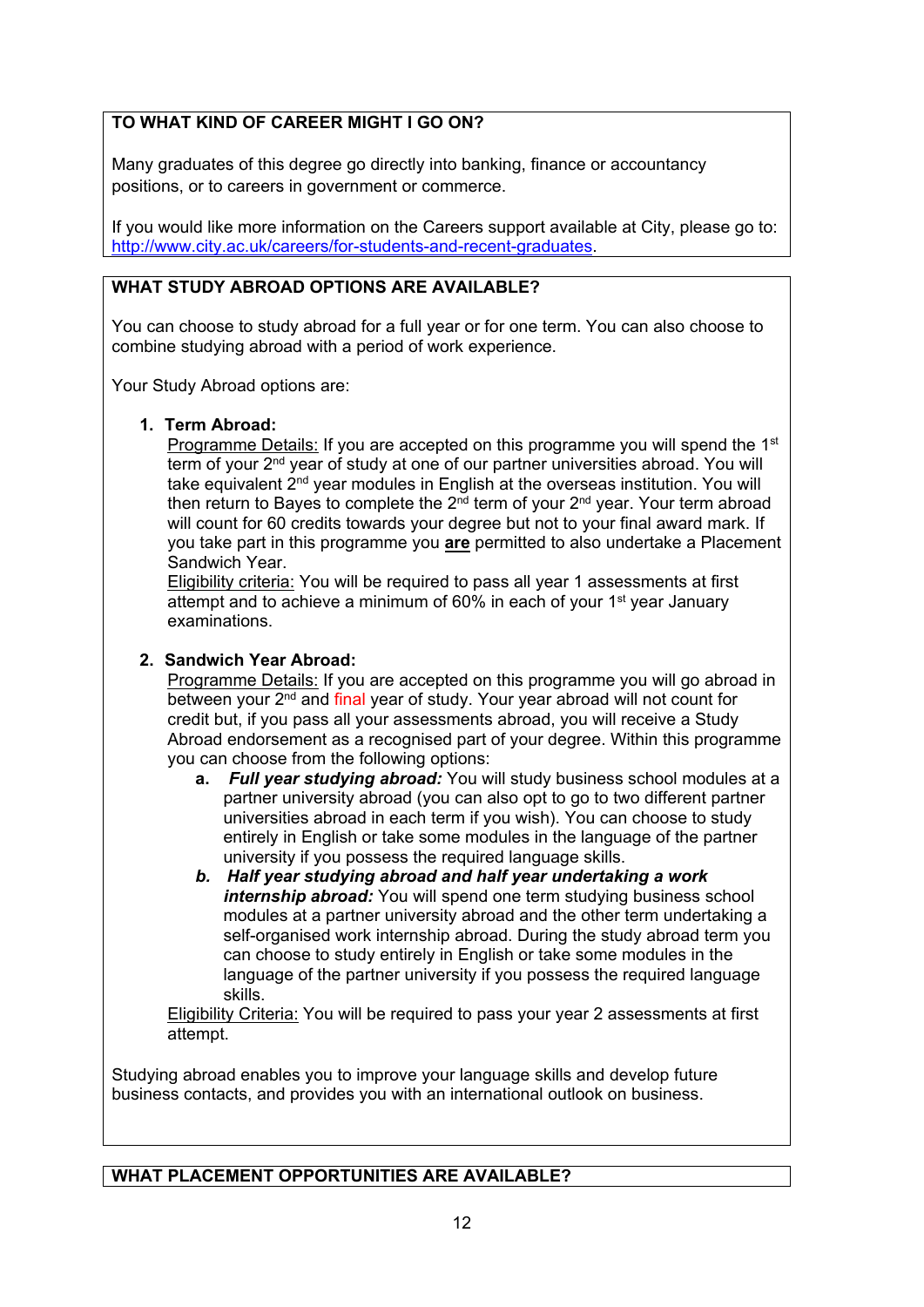## Professional Work Placement Option

Programme Details: The Professional Work Placement programme is a recognised part of your degree, which is endorsed on your final degree certificate. It is undertaken during your 3<sup>rd</sup> year, giving you the opportunity to add a valuable additional year to your degree working for a professional organisation, either in the UK or abroad. You will then return to Bayes, after your Placement, to complete your final year.

The aims of the Professional Work Placement go beyond work experience. You will spend a period of 9 – 12 months within a professional working environment taking on real responsibilities whilst receiving a competitive salary. This option is intended to give you practical experience which can be related to the knowledge gained at University and is greatly valued by graduate employers. You also get the opportunity to explore the industry you would like to enter after graduation. You will develop key personal, transferable and professional skills, along with the added possibility of securing a graduate position on completing your placement.

Eligibility: You are required to pass all of your Year 2 assessments at the first attempt. However, students not meeting this requirement will be considered on a case by case basis.

### Summer Internships:

Taken at the end of your  $2<sup>nd</sup>$  Year for a period of 4 – 12 weeks, this is a great opportunity to gain vocationally relevant work experience within a professional organisation. On completion of your internship you will receive a 'Certificate of Professional Experience'

Eligibility: No requirements

# **WILL I GET ANY PROFESSIONAL RECOGNITION?**

**Accrediting Body:** Association of Chartered Certified Accountants (ACCA)

<http://www.accaglobal.com/uk/en.html>

### **Nature of Accreditation**

Specific Bayes papers give exemptions for specific ACCA papers at the Fundamentals level.

**Accrediting Body:** Chartered Institute of Management Accountants (CIMA)

<http://www.cimaglobal.com/>

### **Nature of Accreditation**

Specific Bayes papers give exemptions for specific CIMA papers at Certificate, Operational and Management levels.

**Accrediting Body:** Chartered Institute of Public Finance and Accountancy (CIPFA)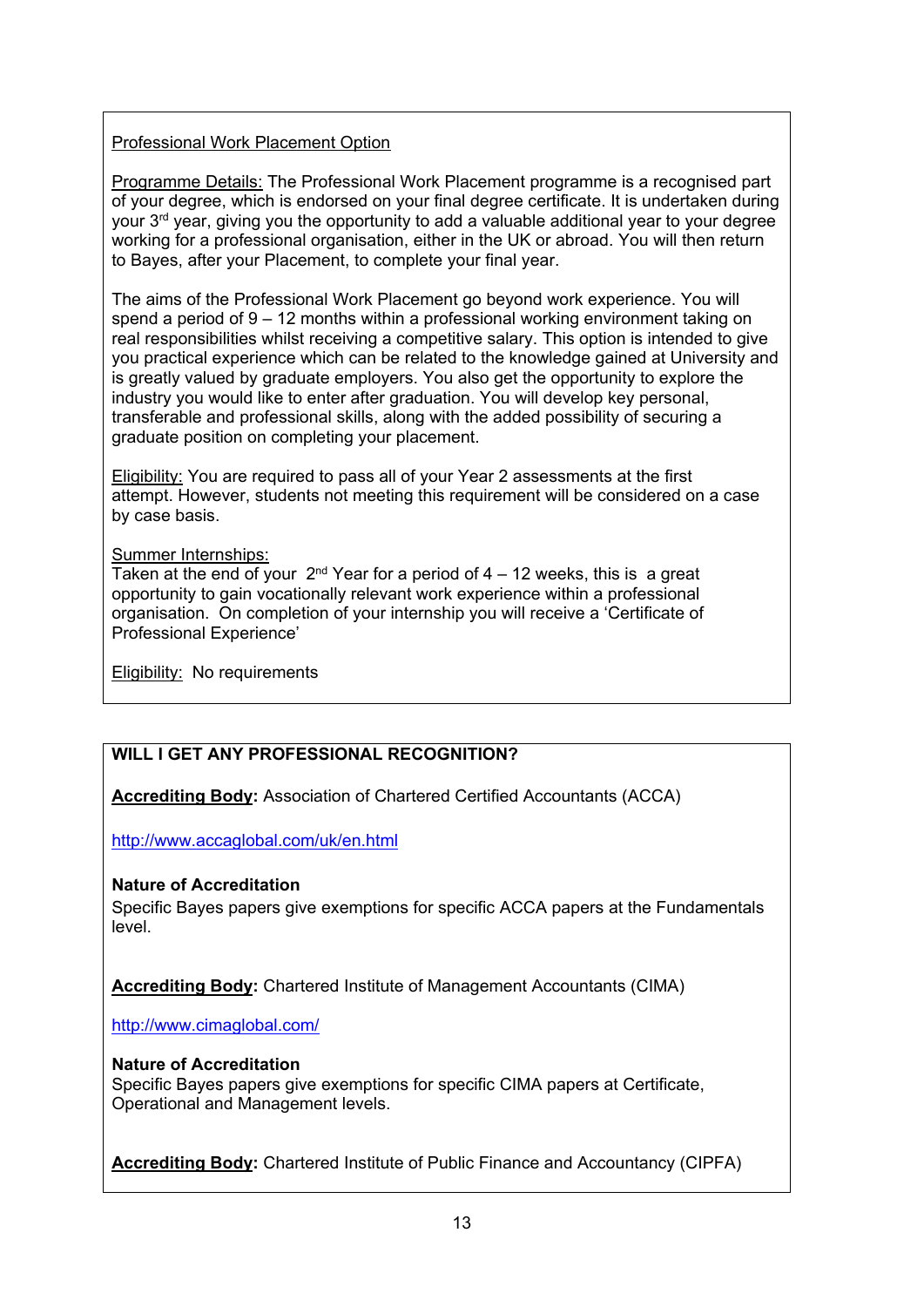<https://www.cipfa.org/>

### **Nature of Accreditation**

Specific Bayes papers give exemptions for specific CIPFA papers at Professional Certificate and Professional Diploma levels.

**Accrediting Body:** Chartered Insurance Institute (CII)

<http://www.cii.co.uk/>

### **Nature of Accreditation**

Upon completion of the degree you will receive a significant number of credits towards the Advanced Diploma in Insurance (290 required for completion) and up to 30 credits to be used towards the Diploma/Advanced Diploma in Financial Planning (credits awarded are dependent on modules chosen).

**Accrediting Body:** Institute of Chartered Accountants of England and Wales (ICAEW)

<https://www.icaew.com/>

### **Nature of Accreditation**

Specific Bayes papers give exemptions for ICAEW papers in Accounting, Business & Finance, Financial Management, Law and Management Information.

**Accrediting Body:** Institute of Chartered Accountants of Scotland (ICAS)

<https://www.icas.com/>

### **Nature of Accreditation**

Specific Bayes papers give exemptions for specific ICAS papers at the Test of Competence level.

Please note that recognition of prior learning awards can change at any time in response to qualification framework changes. Any changes will be communicated to you as soon as they are confirmed.

## **HOW DO I ENTER THE PROGRAMME?**

For A-level students our standard offer is BBC.

In addition, GCSE Maths (grade B) and English Language (grade C) or equivalent are required for A Level students.

For International Baccalaureate students our standard offer is 28 points overall, with minimum 4 in Maths at standard level.